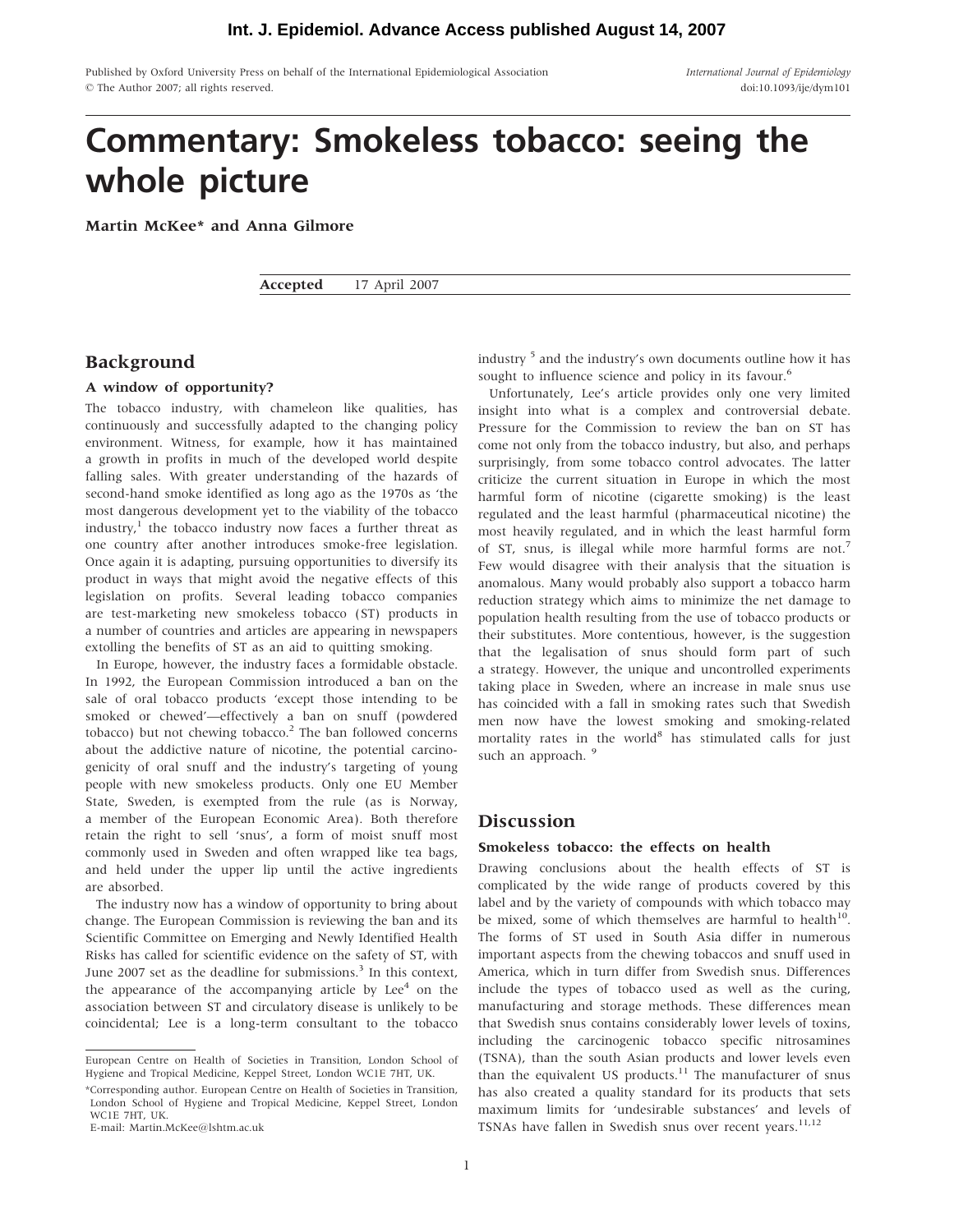It is now beyond doubt that the ST products used in South Asia increase the risk of oral cancer substantially.<sup>13</sup> The International Agency for Research on Cancer (IARC) has twice reviewed evidence on the carcinogenicity of STs and concluded that the available evidence links ST to both oral and pancreatic cancer, 14,15 but did not specifically compare Swedish snus with other forms of moist snuff. A more recent review focusing more specifically on Swedish snus concludes that it is carcinogenic but notes there is some uncertainly around its propensity to cause oral and pancreatic cancers.<sup>16</sup>

Lee, however, reminds us that a possible link with cancer is only one concern. A recent analysis of data from the 52-country INTERHEART study established that individuals who used ST, and did not smoke, had a significantly increased risk of myocardial infarction [Odds ratio (OR) 2.23, 95% Confidence interval (95% CI)  $1.41-3.52$ ].<sup>17</sup> Once again, the impact of one form of ST could not be differentiated from another. Lee's study goes some way towards addressing this by examining the cardiovascular impacts of the narrower range of smokeless products sold in the west. As he notes, the available evidence is limited. It is also complex, with the answer depending on the question asked. One key comparison from a policy perspective is between current ST users and never users. Lee's broader analysis (including the use of 'near equivalents' such as ever ST users instead of current users and the use of non-current rather than never users in the comparison group) will therefore likely underestimate any impact on ischaemic heart disease. The most relevant figure he gives (easily overlooked in the text) shows a small, but significant increase in the risk of ischaemic heart disease/acute myocardial infarction (OR 1.15, 95% CI 1.03–1.19) in current ST users compared with never and non-current smokers. The risks of stroke (OR 1.42, 95% CI 1.29–57) and all circulatory disease events or mortality were also significantly increased (OR 1.25, 95% CI 1.13–1.37). The end points examined included both events and mortality which is interesting given that previous reviewers have suggested that snus may increase mortality from cardiovascular disease without increasing event rates, perhaps by virtue of nicotine's effect of increasing the risk of arrhythmias and infarction size, as documented in animal experiments.<sup>16</sup>

Tobacco is a complex substance. The active ingredients to which users are exposed vary greatly depending on where and how it is produced and how it is used. When smoked, it has been shown to be associated with many disorders, the mechanisms for which are only slowly being unravelled. This is equally true with ST. Thus, differences between the acute and long-term effects of ST on pulse rate and blood pressure are poorly understood. Lee outlines the differing results seen in studies examining the relationship between ST use and diabetes while a recent Swedish study reported a strong association between use of snus and metabolic syndrome.<sup>18</sup> Research from India found that mothers who used ST had babies that were, on average, 105 g lighter than non-users, with a significant dose–response relationship,<sup>19</sup> although an association with reduced birth weight was not found in South Africa.<sup>20</sup> Other than adverse outcomes in pregnancy,<sup>21</sup> little is yet known of the health impacts of snus in women.

Thus, while the negative health impacts of ST, and snus in particular, are clearly far less than smoking tobacco, the picture remains far from completely understood, with the authors of two recent systematic reviews, one on ST and the other on snus, noting that the existing research suffers from inadequately powered studies, weak adjustment for confounding and the funding of much of the available research by the tobacco industry. Authors of both reviews conclude that rigorous studies with adequate sample size are still needed.<sup>21, 22</sup> Some will, therefore, feel it is premature to introduce a substance into the market when there are so many questions about its safety still to be answered.

It has, however, been argued that, given that the evidence of harm is clearly far less than with smoking, the benefits of ST as an aid to stopping smoking or as an alternative to smoking outweigh concerns about any deleterious effects on health. What is the evidence?

#### An aid to quitting?

Snus has been used for many decades in Sweden. Once the preferred tobacco product among working class men, its use declined during the 20th century as cigarettes were popularized. However, from the early 1970s, following intense marketing to young men and athletes, sales increased. $23$  It has been suggested that the availability of snus has contributed materially to the low rates of male smoking in Sweden.<sup>7,11</sup> The majority of data cited in support of this argument are cross sectional in nature. One of the few studies to scrutinize these data in more detail, using birth cohort analysis, shows that those taking up snus (young men) were not those quitting (older men), suggesting that cross-sectional analyses may be misleading.<sup>24</sup> Some cross-sectional<sup>23</sup> and cohort studies<sup>25</sup> do suggest that snus helps smokers quit, although some are small studies with limited analyses.  $8,24$  Moreover, most people quit without using snus and it is clear that other factors in Sweden, including effective tobacco control policies, have also played a key role in determining current smoking patterns.23,24

#### Gateway effect or deterrent to smoking?

A further area of interest is whether snus acts as a gateway or deterrent to taking up smoking. Although there is some evidence from the USA<sup>26</sup> and Sweden<sup>27</sup> that adolescents using ST progress to cigarettes, the use of both products may simply be markers for risk-taking behaviours generally; $^{11}$  most Swedish studies and data suggest there is no gateway effect.<sup>25</sup> Moreover, if snus use did lead to smoking then rates of smoking among young Swedish men would be increasing; they are  $not.<sup>11</sup>$  Another possibility is that ST offers an alternative to adolescents that would otherwise take up smoking. Yet, here too the evidence remains uncertain.

#### Other concerns

There are concerns that go beyond the direct health effects of snus. Snus is addictive; could its introduction create a new epidemic? Would public health messages about the harm associated with tobacco use become confused, as the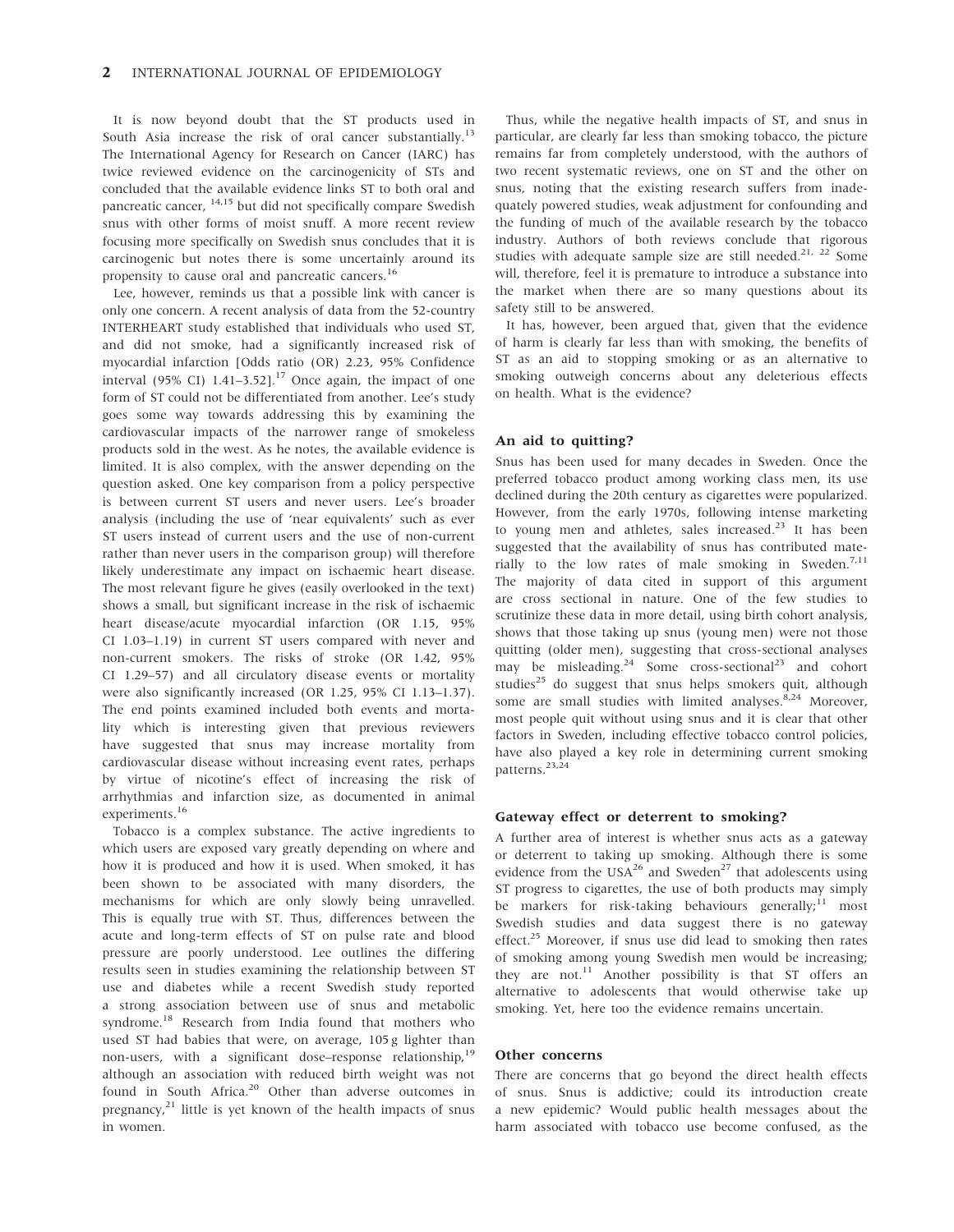tobacco industry would no doubt hope (the 'lights' debacle should serve as a warning)? Would legalizing snus reduce the incentive to develop new and more effective pharmaceutical or 'clean' nicotine products? Is it ethical to introduce a potentially harmful product when an unambiguously safe alternative, nicotine replacement therapy (NRT), demonstrated to be effective as an aid to smoking cessation,  $28$ already exists? Or is it unethical not to give smokers who have failed to quit using NRT an alternative? Is the Swedish experience generalizable or culturally specific? Whilst there is a clear need for evidence-based nicotine and tobacco product regulation, and while harm reduction has obvious potential to reduce the burden of tobacco-related disease, these and other issues must first be debated and, ideally, resolved. Meanwhile, it is essential to understand the intentions of the tobacco industry, so often one step ahead in any debate.

#### The tobacco industry

Why is there so much apparent enthusiasm for a change in the EU's policy? It is difficult to ignore the fact that the sums of money at stake are considerable. The enlarged EU now has a population that is 55% greater than that of the US. This is a huge and so far almost entirely untapped potential market. In 2001, in the US, the leading five manufacturers of ST received \$2.13 billion in receipts from wholesalers and retailers, explaining their willingness to spend \$236 million on promoting  $ST<sup>29</sup>$  Indeed, they were even willing to spend almost \$18 million in giving their products away for free. Of course, when you are selling an addictive substance, such a strategy makes perfect sense, something long understood by the pushers of narcotics who hang around outside schools.

However, this may only be part of the reason why manufacturers, and especially those companies such as British American Tobacco and Philip Morris that are recent entrants into this market, are pushing for change. Restrictions on smoking in public places provide strong encouragement for smokers to quit, offering them an opportunity to overcome their addiction to nicotine. ST offers a perfect means of keeping them hooked, something that NRT, with its lower levels of nicotine, would not do. $30$  Indeed, the introduction of these restrictions in many countries creates an entirely new situation, and one in which the role of snus may be quite different from what it has been in the past.

When vested interests on this scale are involved, readers are entitled to ask 'why this paper, and why now?' Each will have to make up their own mind but when doing so they are unlikely to be oblivious to the fact that the work reported by Lee, focusing on only one of the potential health effects of ST, was funded by two of the companies with most to gain from any change in the European Commission's position.

Conflict of interest: A.G. is supported by a Health Foundation Clinician Scientist Fellowship. A.G. and M.M. have received funds from the US National Institutes of Health National Cancer Institute, the Welcome Trust, Cancer Research UK and Health Canada for work on tobacco industry documents. A.G. is a board member of ASH (unpaid).

## References

- $1$  Roper Organization. A Study of Public Attitudes toward Cigarette Smoking and the Tobacco Industry in 1978, Vol. 1. New York: Roper Organization, 1978.
- <sup>2</sup> European Union. COUNCIL DIRECTIVE 92/41/EEC of 15 May 1992 amending Directive 89/622/EEC on the approximation of the laws, regulations and administrative provisions of the Member States concerning the labelling of tobacco products. Official Journal of the European Communities 1992;L 158(11/06/1992):0030–33.
- <sup>3</sup> Scientific Committee on Emerging and Newly Identified Health Risks. Request for a scientific opinion on health effects of smokeless tobacco products. Brussels: European Commission, 2006.
- <sup>4</sup> Lee PN. Circulatory disease and smokeless tobacco in Western populations. A review of the evidence. Int J Epidemiol, doi:10/1093/ ije/dym039.
- <sup>5</sup> Glantz SA. The Cigarette Papers. Berkeley; London: University of California Press, 1996.
- <sup>6</sup> Gruning T, Gilmore AB, McKee M. Tobacco industry influence on science and scientists in Germany. Am J Public Health 2006;96:20-32.
- <sup>7</sup> Bates C, Fagerstrom K, Jarvis MJ, Kunze M, McNeill A, Ramstrom L. European Union policy on smokeless tobacco: a statement in favour of evidence based regulation for public health. Tob Control 2003;12:360–67.
- <sup>8</sup> Rodu B, Stegmayr B, Nasic S, Asplund K. Impact of smokeless tobacco use on smoking in northern Sweden. J Intern Med 2002;252:398–404.
- <sup>9</sup> Scollo M. Recreational nicotine: uncertain benefits and several major risks [commment]. Tob Control 2000;9:240-41.
- <sup>10</sup> WHO International Agency for Research on Cancer. IARC Monographs on the evaluation of carcinogenic risks to humans. Volume 85: Betel-quid and areca-nut chewing and some areca-nut-derived nitrosamines. Lyons: IARC, 2004.
- <sup>11</sup> Foulds J, Ramstrom L, Burke M, Fagerstrom K. Effect of smokeless tobacco (snus) on smoking and public health in Sweden. Tob Control 2003;12:349–59.
- <sup>12</sup> Osterdahl BG, Jansson C, Paccou A. Decreased levels of tobaccospecific N-nitrosamines in moist snuff on the Swedish market. *J Agric* Food Chem 2004;52:5085–88.
- <sup>13</sup> Gupta PC, Ray CS. Smokeless tobacco and health in India and South Asia. Respirology 2003;8:419–31.
- <sup>14</sup> Cogliano V, Straif K, Baan R, Grosse Y, Secretan B, El Ghissassi F. Smokeless tobacco and tobacco-related nitrosamines. Lancet Oncol 2004;5:708.
- <sup>15</sup> Boffetta P, Aagnes B, Weiderpass E, Andersen A. Smokeless tobacco use and risk of cancer of the pancreas and other organs. Int J Cancer 2005;114:992–95.
- Cnattingius S, Galanti R, Grafström S, Hergens M-P, Lambe M, Nyrén O et al. Hälsorisker med svenskt snus. Stockholm: Statens Folkhälsoinstitut, 2005.
- <sup>17</sup> Teo KK, Ounpuu S, Hawken S et al. Tobacco use and risk of myocardial infarction in 52 countries in the INTERHEART study: a case-control study. Lancet 2006;368:647–58.
- <sup>18</sup> Norberg M, Stenlund H, Lindahl B, Boman K, Weinehall L. Contribution of Swedish moist snuff to the metabolic syndrome: a wolf in sheep's clothing? Scand J Public Health 2006;34:576-83.
- <sup>19</sup> Gupta PC, Sreevidya S. Smokeless tobacco use, birth weight, and gestational age: population based, prospective cohort study of 1217 women in Mumbai, India. BMJ 2004;328:1538.
- <sup>20</sup> Steyn K, de Wet T, Saloojee Y, Nel H, Yach D. The influence of maternal cigarette smoking, snuff use and passive smoking on pregnancy outcomes: the Birth To Ten Study. Paediatr Perinat Epidemiol 2006;20:90–99.